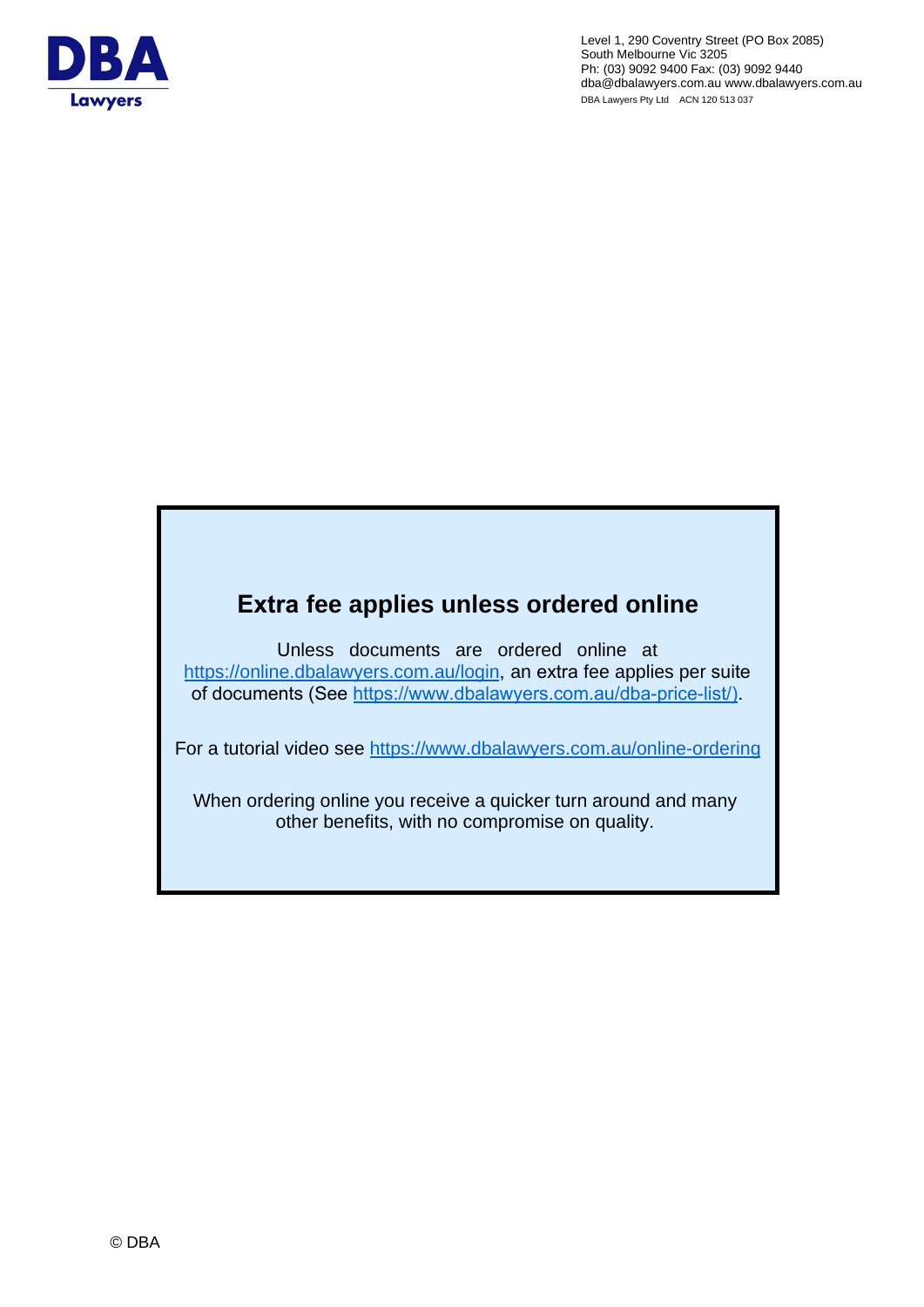

**Order online to receive priority service at** <https://online.dbalawyers.com.au/login>

# **SMSF BORROWING — BARE TRUST DOCUMENTATION**

# **IMPORTANT NOTE**

A borrowing by the trustee of an SMSF is a sophisticated transaction and is subject to some risk.

The risks increase significantly if the arrangement has not been properly implemented. Some common mistakes include:

- Contracts of sale are signed or deposits paid before seeking expert advice.
- The conveyancer has not been properly briefed or does not understand the structure of the borrowing arrangement, including the State or Territory-specific stamp duty issues that arise in connection with an SMSF borrowing. We recommend that trustees engage a conveyancing lawyer or specifically request a lawyer when approaching a conveyancing firm.
- The entity that holds title to the asset is more than a mere bare trustee (eg, it has active duties other than merely holding title to the property or it is a trustee of a discretionary, unit or other trust or a trading entity in its own right).
- Advice is not sought about whether the asset being acquired constitutes multiple assets. Proceeding without advice on this aspect is especially risky in the case where the asset being acquired is real estate and chattels are also being acquired or the real estate is spread over multiple titles.

The laws permitting borrowings are subject to change, and accordingly, expert advice should be obtained if there is any doubt or if the documents provided by us are not implemented shortly after receipt.

We do not provide stamp duty advice for jurisdictions outside of Victoria. However, we are pleased to provide general guidance to interstate conveyancers regarding the implementation of these types of arrangements. Such specific guidance is included in our premium service. General guidance is also provided in our SMSF Borrowing Memo.

## **NOTE TO ADVISERS, ACCOUNTANTS AND OTHER AGENTS**

Advisers who complete this order form on behalf of an SMSF trustee agree that DBA Lawyers may seek to contact the SMSF trustee directly. Alternatively, the adviser undertakes to communicate our feedback including concerns to the SMSF trustee.

In particular, the covering letter provided with our borrowing documents will contain important information. Advisers should ensure that the SMSF trustee reads this letter, in conjunction with the explanatory memo on SMSF borrowings (also provided with our borrowing documents), and contact us if they wish to discuss this information further.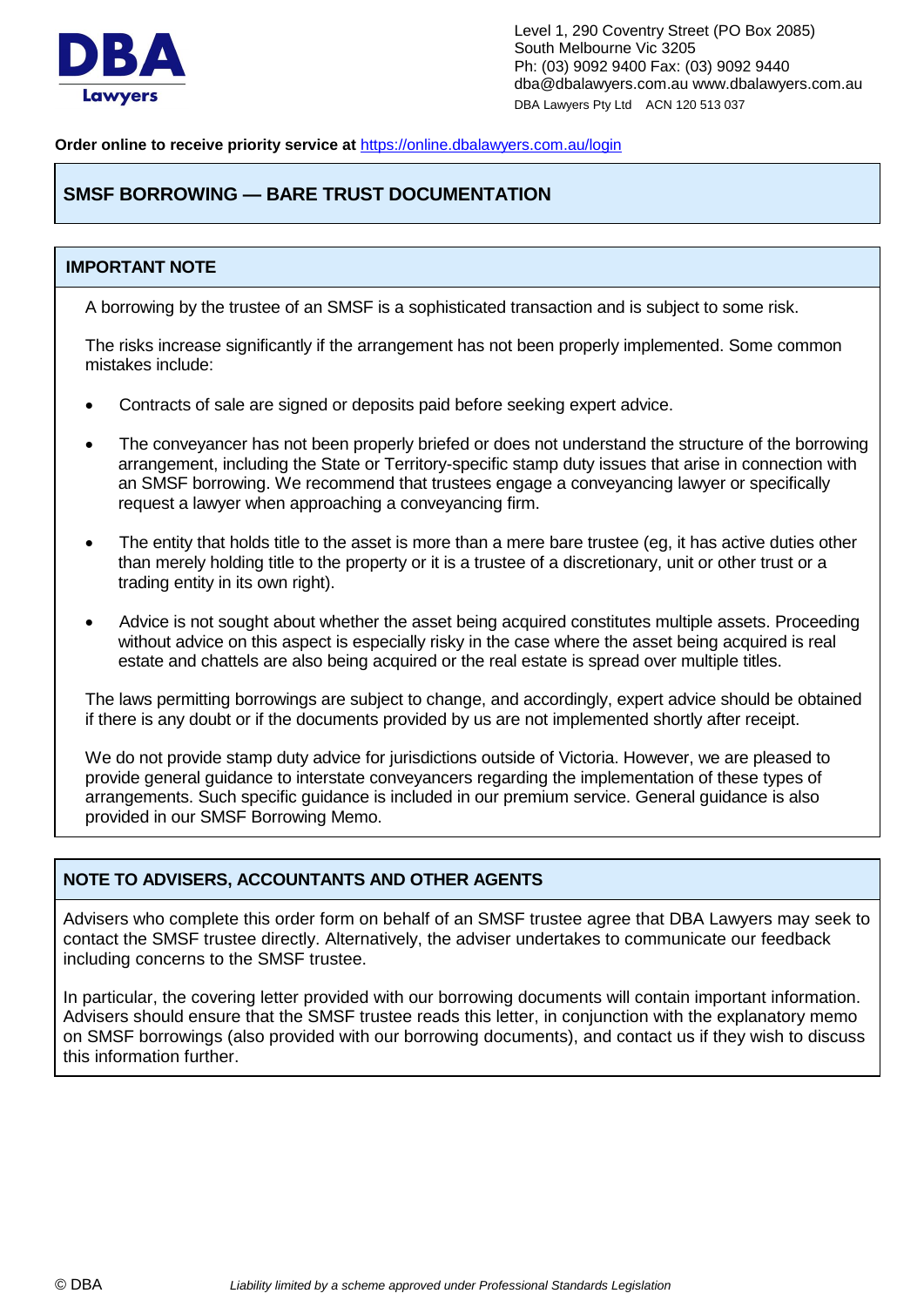| <b>SMSF BORROWING — BARE TRUST DOCUMENTATION</b>                                                                          |        |  |  |
|---------------------------------------------------------------------------------------------------------------------------|--------|--|--|
| Firm ordering (if applicable):                                                                                            |        |  |  |
| Person ordering:                                                                                                          |        |  |  |
| Street address:                                                                                                           |        |  |  |
| Postal address (if different):                                                                                            |        |  |  |
| Phone:                                                                                                                    | Email: |  |  |
| Tick here $\Box$ if we are to invoice the fund's trustee (otherwise, our invoice will be made out to the person ordering) |        |  |  |
| By completing this order form, you confirm that you have read the 'Important Note' on page 1 of this order form.          |        |  |  |
| Tick here $\Box$ for hardcopy delivery (fee applies)<br>Documents will be delivered by email as PDF files                 |        |  |  |

| <b>TYPE OF PACKAGE</b>                                                                                                                                                                                                                                                                                                                                                                                                                                       |           |         |  |  |
|--------------------------------------------------------------------------------------------------------------------------------------------------------------------------------------------------------------------------------------------------------------------------------------------------------------------------------------------------------------------------------------------------------------------------------------------------------------|-----------|---------|--|--|
| Please choose the type of package:                                                                                                                                                                                                                                                                                                                                                                                                                           | Standard* | Premium |  |  |
| Direct loan from unrelated lender <sup>†</sup>                                                                                                                                                                                                                                                                                                                                                                                                               |           |         |  |  |
| Related party loan                                                                                                                                                                                                                                                                                                                                                                                                                                           |           |         |  |  |
| *DBA recommends the premium service due to the complex nature of SMSF borrowings. By ordering 'standard'<br>documents from us, you confirm that you have read and agreed to the terms on page 5 of this order form.<br>*Note the comments on page 5 of this order form regarding review of lender documentation.                                                                                                                                             |           |         |  |  |
| <b>ASSET TO BE ACQUIRED</b>                                                                                                                                                                                                                                                                                                                                                                                                                                  |           |         |  |  |
| listed shares $  \cdot  $<br>unlisted shares  <br>The fund will acquire:<br>real estate    <br>$other$ $\vert \vert$                                                                                                                                                                                                                                                                                                                                         |           |         |  |  |
| <b>Option 1:</b> No asset has been found yet:                                                                                                                                                                                                                                                                                                                                                                                                                |           |         |  |  |
| <b>Option 2:</b> Description of asset:                                                                                                                                                                                                                                                                                                                                                                                                                       |           |         |  |  |
| For real estate, please supply the property address and certificate of title information (eg, volume & folio<br>reference(s)) or attach an extract of the title(s). It is important we are provided with exact title details. If in any<br>doubt, consult with the fund's conveyancer to confirm the title details. If you do not provide at least volume<br>and folio references, we may perform a title search and disburse the cost (approx \$20) to you. |           |         |  |  |
| unsure if 'related'<br>Is this asset being acquired from a related party of the fund?<br>no l<br>ves l                                                                                                                                                                                                                                                                                                                                                       |           |         |  |  |
| We take it that the fund is acquiring 100% of the property. If less than 100%, please contact our office.                                                                                                                                                                                                                                                                                                                                                    |           |         |  |  |

| <b>NAME OF FUND (borrower)</b> |               |                |  |  |
|--------------------------------|---------------|----------------|--|--|
|                                | Name of fund: |                |  |  |
| <b>SMSF COMPANY TRUSTEE</b>    |               |                |  |  |
| Company name:                  |               |                |  |  |
| ACN:                           |               |                |  |  |
| Registered office:             |               |                |  |  |
| Full names of all directors    |               |                |  |  |
| T <sub>1</sub>                 |               | T <sub>2</sub> |  |  |
| T3                             |               | T4             |  |  |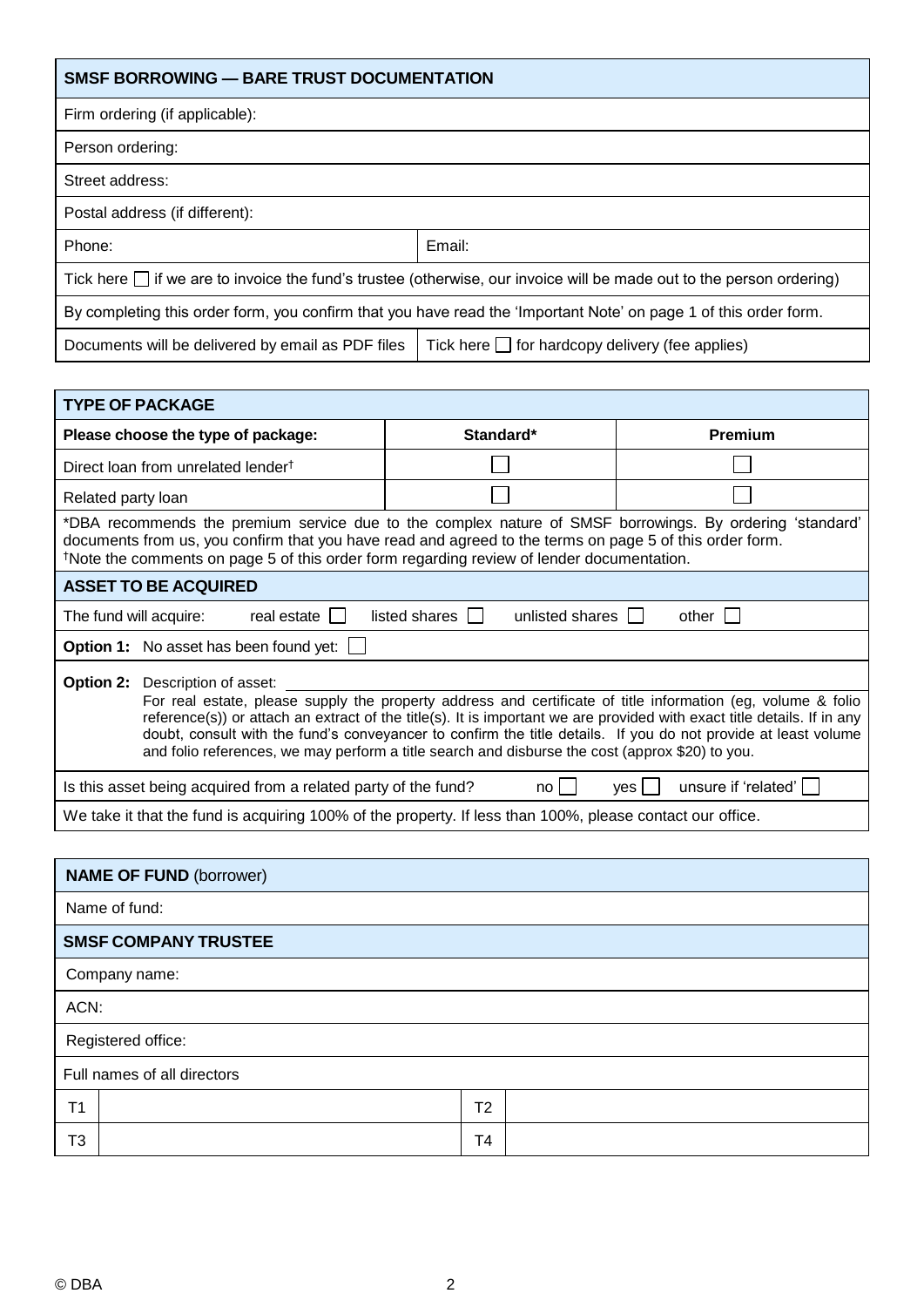|    | OR, SMSF INDIVIDUAL TRUSTEES                                                                            |
|----|---------------------------------------------------------------------------------------------------------|
| Τ1 | Full name:                                                                                              |
|    | Street address:                                                                                         |
| T2 | Full name:                                                                                              |
|    | Street address:                                                                                         |
|    | If there are more trustees, please provide their details under 'special instructions' on the last page. |

## **BARE TRUST**

#### **DETAILS OF THE BARE TRUST**

(aka 'security trust', 'holding trust', 'custodian trust', 'property trust')

Name of bare trust:

If you do not provide us with a proposed bare trust name, we may proceed with naming the bare trust at our discretion with reference to the name of the SMSF or the asset being acquired. Refer to the acting property lawyer for jurisdiction specific advice relating to naming the bare trust and check with the financier as to their requirements.

| <b>BARE TRUSTEE DETAILS</b>                                                                                 |                                                                                                                                                                                 |            |                 |            |
|-------------------------------------------------------------------------------------------------------------|---------------------------------------------------------------------------------------------------------------------------------------------------------------------------------|------------|-----------------|------------|
| (aka 'security trustee', 'holding trustee', 'custodian'; this entity holds the asset on trust for the SMSF) |                                                                                                                                                                                 |            |                 |            |
|                                                                                                             | If company ordered from DBA, tick here $\Box$ and proceed to 'Details of Lender'<br><b>COMPANY BARE TRUSTEE</b><br>section (a new company order form should also be completed). |            |                 |            |
|                                                                                                             | Company name:                                                                                                                                                                   |            |                 |            |
| ACN:                                                                                                        |                                                                                                                                                                                 |            |                 |            |
|                                                                                                             | Registered office:                                                                                                                                                              |            |                 |            |
|                                                                                                             | Full names of all directors                                                                                                                                                     |            |                 |            |
| BT <sub>1</sub>                                                                                             |                                                                                                                                                                                 | T1?        | BT <sub>2</sub> | $T2? \Box$ |
| BT <sub>3</sub>                                                                                             |                                                                                                                                                                                 | $T3? \Box$ | BT4             | T4? $\Box$ |
| OR, INDIVIDUAL BARE TRUSTEES (note that individual bare trustees are not recommended)                       |                                                                                                                                                                                 |            |                 |            |
| BT <sub>1</sub>                                                                                             | Full name:                                                                                                                                                                      |            |                 | T1?        |
|                                                                                                             | Street address:                                                                                                                                                                 |            |                 |            |
| BT <sub>2</sub>                                                                                             | Full name:                                                                                                                                                                      |            |                 | T2?        |
|                                                                                                             | Street address:                                                                                                                                                                 |            |                 |            |
|                                                                                                             |                                                                                                                                                                                 |            |                 |            |
| <b>DETAILS OF LENDER</b>                                                                                    |                                                                                                                                                                                 |            |                 |            |
| <b>Option 1:</b><br>bank or unrelated lender, name of entity:                                               |                                                                                                                                                                                 |            |                 |            |

| <b>Option 2:</b> | related party (specify which below)                          |                                                                                                               | (now proceed to page 5) |
|------------------|--------------------------------------------------------------|---------------------------------------------------------------------------------------------------------------|-------------------------|
|                  | trustee of a related trust                                   | name of trust:<br>(indicate the trustee on next page in company details or individuals as<br>appropriate)     |                         |
|                  | related company<br>SMSF member(s)<br>other natural person(s) | (fill out company on next page)<br>(fill out individuals on next page)<br>(fill out individuals on next page) |                         |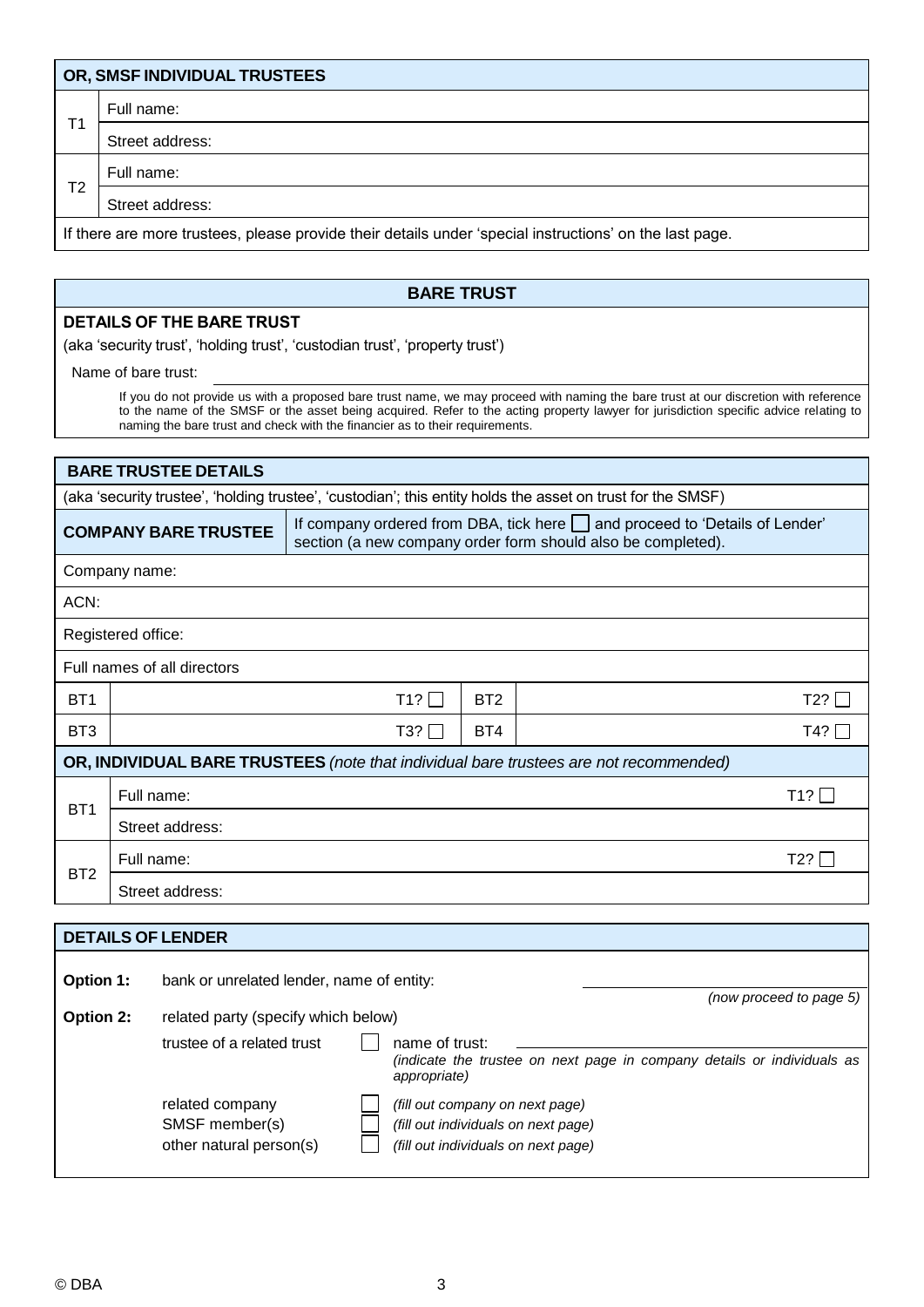|                                   | <b>COMPANY DETAILS</b> |                 |  |
|-----------------------------------|------------------------|-----------------|--|
|                                   | Company name:          |                 |  |
| ACN:                              |                        |                 |  |
|                                   | Registered office:     |                 |  |
| Full names of all directors       |                        |                 |  |
| LT <sub>1</sub>                   |                        | LT <sub>2</sub> |  |
| LT <sub>3</sub>                   |                        | LT4             |  |
| OR, INDIVIDUAL(S) (if applicable) |                        |                 |  |
|                                   | Full name:             |                 |  |
| LT <sub>1</sub>                   | Street address:        |                 |  |
|                                   | Full name:             |                 |  |
| LT <sub>2</sub>                   | Street address:        |                 |  |
|                                   |                        |                 |  |

# **FOR DIRECT BANK/UNRELATED LOANS, PLEASE PROCEED TO NEXT PAGE FOR RELATED PARTY LOANS, PLEASE COMPLETE THE DETAILS BELOW**

#### **DETAILS AND TERMS OF THE LOAN**

Ideally a borrowing from a related party should be on arm's length terms. This is evidenced by benchmarking the terms to what is offered to SMSFs in the marketplace. Due to the special nature of limited recourse SMSF loans, banks often impose tighter restrictions such as a conservative loan-to-value ratio and premium interest rate (and for this reason, benchmarking the terms to the related party's own cost of finance is not necessarily appropriate). We recommend that the trustee collect and retain evidence from independent sources to be able to demonstrate that the loan reflects arm's length terms, in the event of audit.

Total purchase price of asset: \$

Amount contributed by borrower: \$

Amount contributed by lender (ie, what is the facility limit?): \$

| Type of loan: | principal and interes |  |
|---------------|-----------------------|--|
|               |                       |  |

st  $\Box$  interest only  $\Box$ 

Interest rate is:  $fixed \Box$ 

Interest rate\*: % per annum

Penalty interest rate (eg, normal interest rate + 2%):

Term (eg, 7 years):

Repayments: monthly  $\Box$  quarterly  $\Box$  other:

\* The interest rate must be certain and capable of being worked out by a third party. For example, it could be expressed as a percentage (eg, x %) or as a benchmark that is readily understood (eg, RBA cash target rate + x %). Please use the 'additional instructions' on the following page if you need to include further explanation about the loan terms. Please proceed to next page.